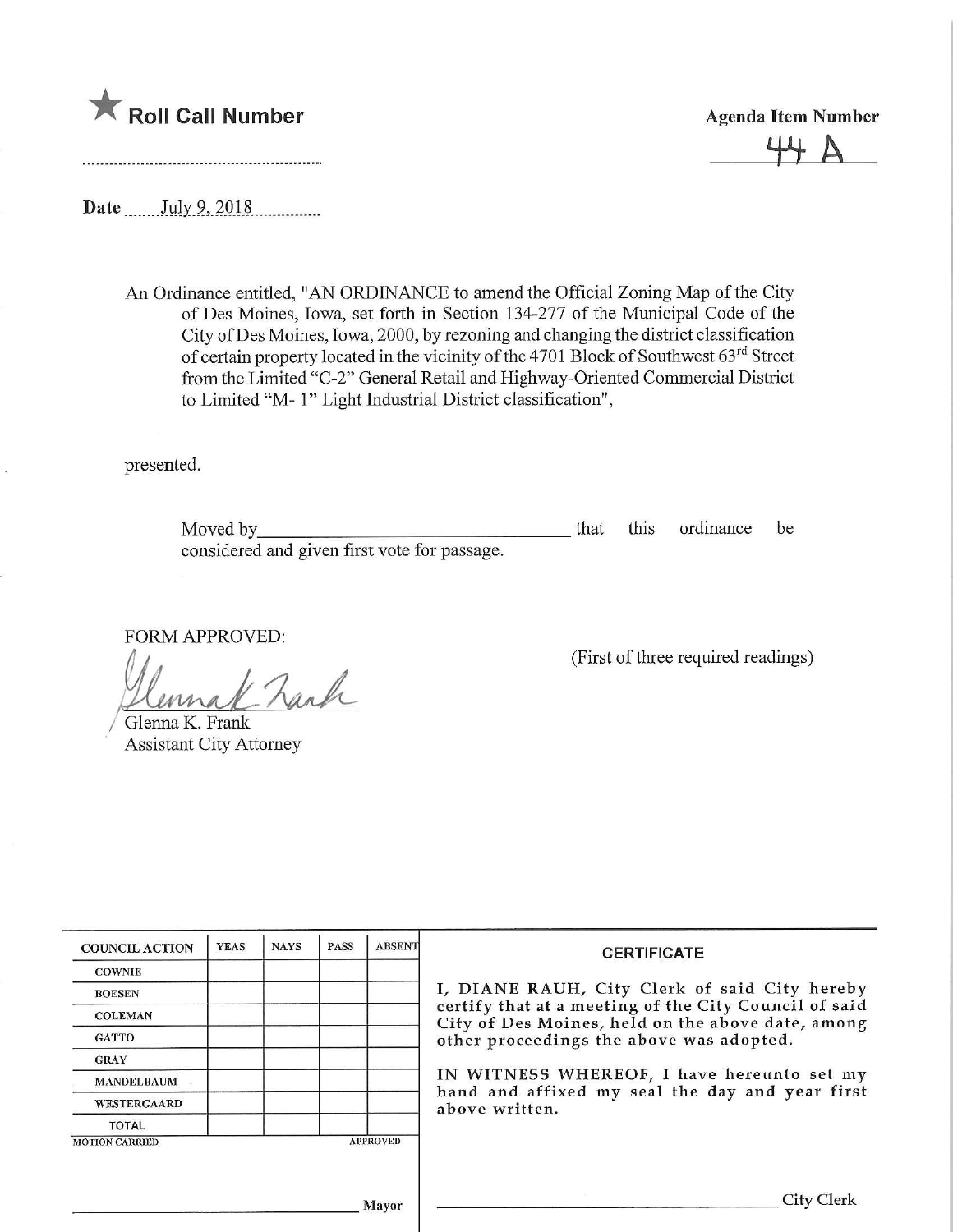| Prepared by:       | Glenna K. Frank, Assistant City Attorney, 400 Robert D. Ray Drive, Des Moines, IA 50309<br>Phone: 515/283-4530 |
|--------------------|----------------------------------------------------------------------------------------------------------------|
| Return Address:    | City Clerk - City Hall, 400 Robert D. Ray Drive, Des Moines, IA 50309                                          |
| Title of Document: | City of Des Moines, Ordinance No.                                                                              |
| Grantor/Grantee:   | City of Des Moines, Iowa                                                                                       |
| Legal Description: | See page 1, below.                                                                                             |

## ORDINANCE NO.

AN ORDINANCE to amend the Official Zoning Map of the City of Des Moines, Iowa, set forth in Section 134-277 of the Municipal Code of the City of Des Moines, Iowa, 2000, by rezoning and changing the district classification of certain property located in the vicinity of the 4701 Block of Southwest 63<sup>rd</sup> Street from the Limited "C-2" General Retail and Highway-Oriented Commercial District to Limited "M- 1" Light Industrial District classification.

Be It Ordained by the City Council of the City of Des Moines, Iowa:

Section 1. That the Official Zoning Map of the City of Des Moines, Iowa, set forth in

Section 134-277 of the Municipal Code of the City of Des Moines, Iowa, 2000, be and the same

is hereby amended by rezoning and changing the district classification of certain property located

in the vicinity of the 4701 block of Southwest  $63<sup>rd</sup>$  Street, more fully described as follows, from

the Limited "C-2" General Retail and Highway-Oriented Commercial District to Limited "M- 1"

Light Industrial District classification:

OUTLOTS X AND Y IN AIRPORT INDUSTRIAL PARK PLAT 2, AN OFFICIAL PLAT, ALL NOW INCLUDED IN AND FORMING A PART OF THE CITY OF DES MOINES, POLK COUNTY.